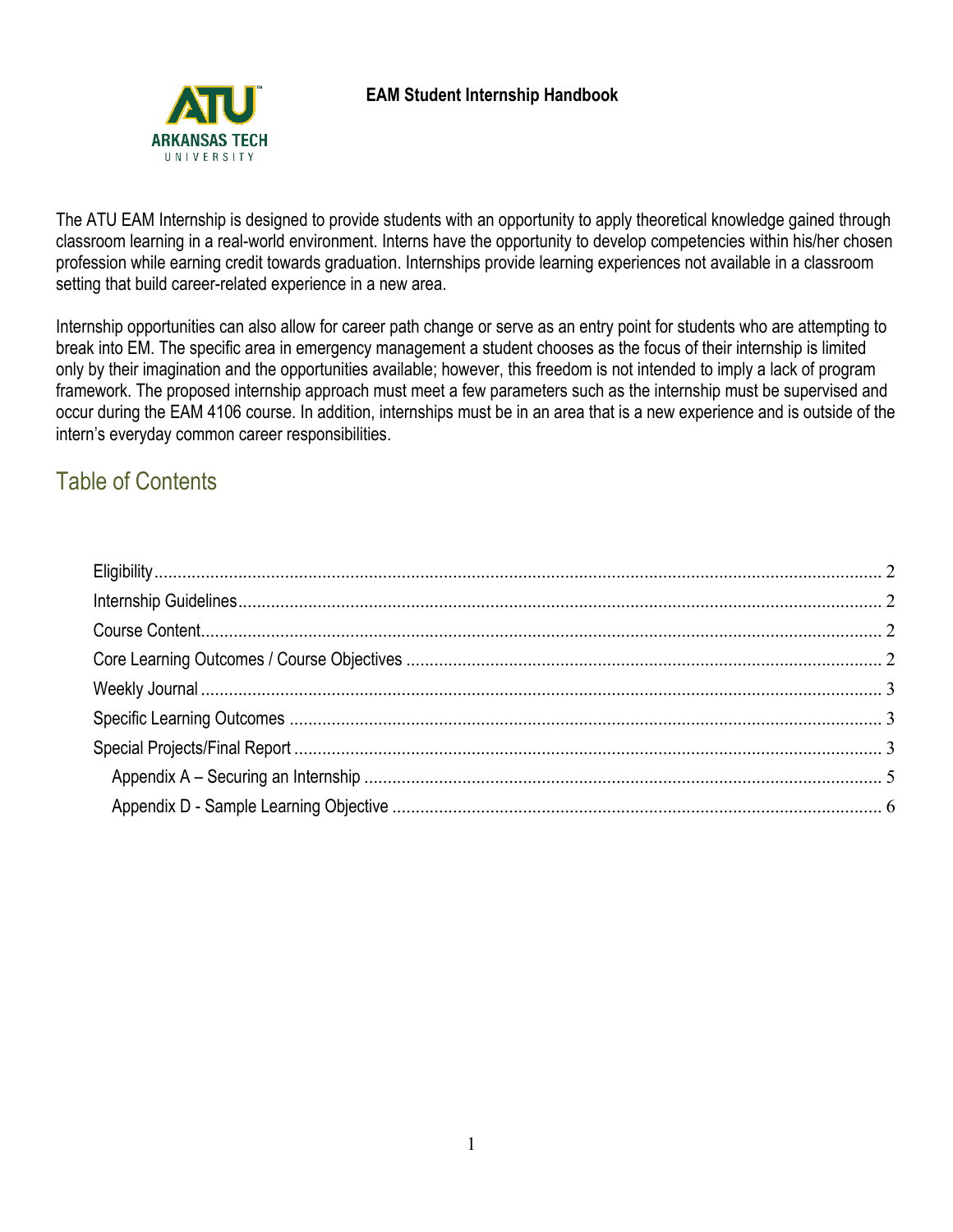# <span id="page-1-0"></span>**Eligibility**

Students who have successfully completed the core EAM curriculum are eligible for the internship. Students will complete an Internship Agreement form and detail specific job responsibilities and duties. A copy of the Internship Agreement, signed by the supervisor, must be submitted prior to registering for the course. Once approved, you will be registered for the course. All application materials must be submitted prior to course registration. Required internship forms can be found on the ATU DEM Student Success Site on Blackboard.

### <span id="page-1-1"></span>Internship Guidelines

Although there is a tremendous amount of flexibility for students when developing the internship concept, there are certain frameworks that must be followed to ensure that the internship meets EAM Program expectations. Internships must occur in a new learning area of professional experience and cannot be performed as part of a student's normal duty/employment. A repeat of a previous job or a continuation of existing career responsibilities does not qualify. Previous or current emergency management experience will not exempt a student from the internship requirement. The field of EM is expansive enough in nature and covers many areas including disaster theory, public law, disaster human services and administration and disaster policy and economics. As a result, there is no need to repeat a previous experience with so many new areas to explore.

The time commitment for internships will vary based on the agency needs but will require a commitment of at least 400 hours. Typically, internships span 10-weeks (40hours weekly). During the internship, both the intern and the Work-Site Supervisor are required to complete a final evaluation of the internship. The EAM Internship Faculty Coordinator will decide to visit interns at your work-site (if local) or conduct a teleconference with your Work-Site Supervisor.

### <span id="page-1-2"></span>Course Content

- 1. Internship Journals: The weekly log will enable the intern to outline work activities for the week and reflect on the importance of these activities in relation to overall internship goals and EM core competencies.
- 2. Special Projects/Final Report: In the Special Projects / Final Report, the internship student will present detailed evidence of his/her achievement of the Specific Learning Outcomes. The Final Report will be used to assist in evaluating the extent to which the intern demonstrated achievement of the Specific Learning Outcomes.
- 3. Supervisor Evaluation & Exit Summary: The Work-Site Supervisor will evaluate student progress during the internship. The student will also be required to assess their progress and evaluate the extent to which the internship experience has met his/her work experience and learning outcomes.
- 4. Final Presentation: Each intern must present his/her Internship experience. The presentation will include a description of Internship work, projects, how the internship contributed and built upon knowledge presented in EM courses, and an evaluation of leadership, communication, ethical, social, political, and legal dimensions of emergency management.

# <span id="page-1-3"></span>Core Learning Outcomes / Course Objectives

As a result of the internship experience students will be able to:

- Identifies reasons for opposing views (Community Engagement)
- Creates an empowering environment by demonstrating in actions the importance of deep engagement in work (Leadership)
- Identify capabilities, capacities, and constraints of a specific community (Socio-cultural Literacy)
- Assess hazards and their potential consequences (Disaster Risk Management)
- Articulate the mission of the organization (Systems Literacy)
- Explain how people and places are connected in a dynamic network of global relationships (Geographic Literacy)
- Networks with others (EM Framework)
- Appreciates the importance of relationships in all sectors and levels of EM (Governance & Civics)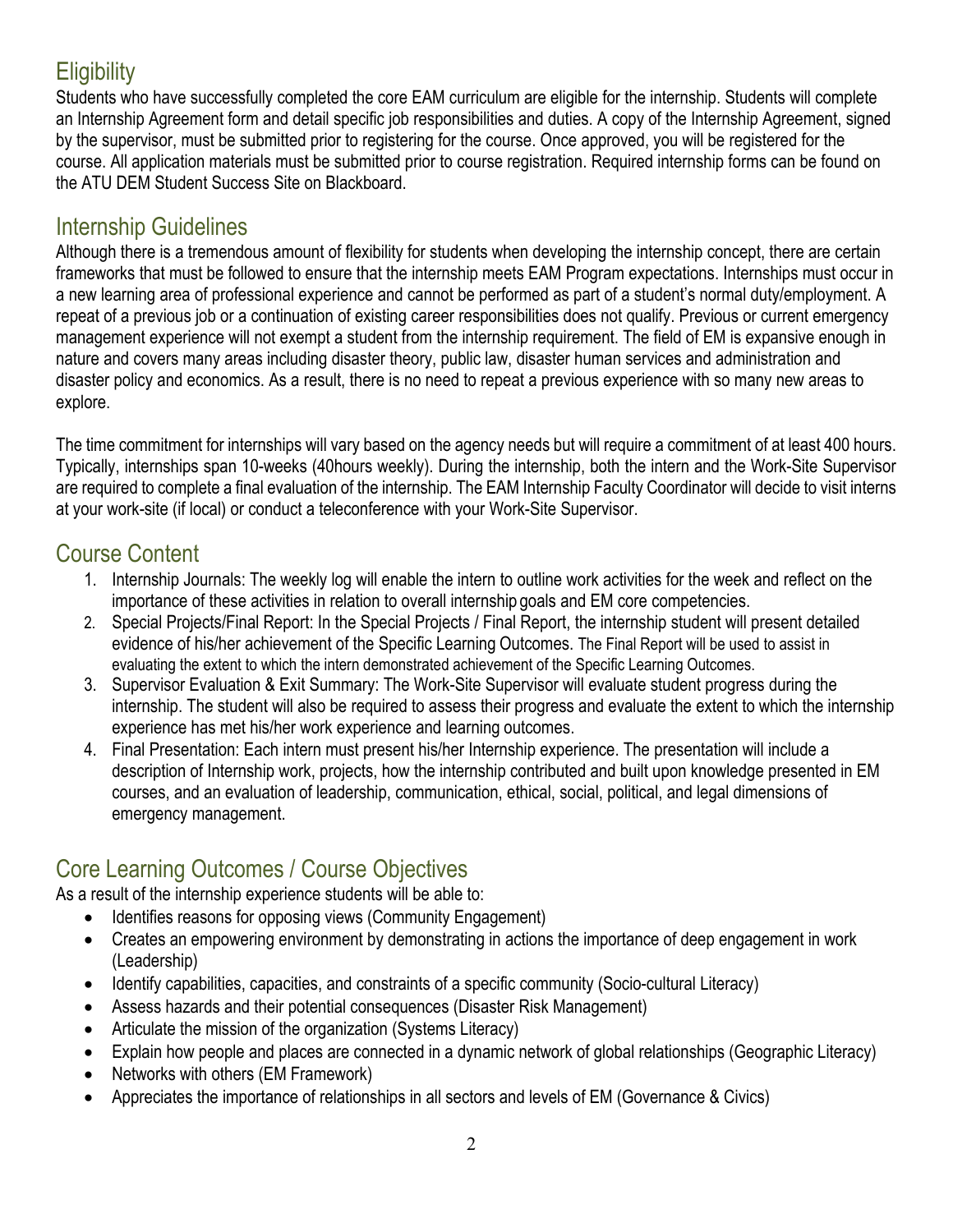## <span id="page-2-0"></span>Weekly Journal

Weekly journals that answer the prompts must be submitted in the Blackboard EAM 4106 course. Each week has a specific prompt related to a core learning outcome. In each journal entry, discuss the Internship activities and the importance to the development of new knowledge, skills, and abilities.

- Note your work activities as soon as possible after they occur.
- Be sure to include your comments, reactions, and notes in the appropriate sections.

Weekly journals with limited or incomplete narrative data will not suffice. It is important that students relay internship experiences for the week in a narrative form.

## <span id="page-2-1"></span>Specific Learning Outcomes

Specific Learning Outcomes are a set of statements that you create that clearly and precisely describe what you intend to accomplish during your internship placement. Internship education is a part of the EAM academic curriculum and academic credit is earned, not for working, but for the application of learning and new learning that takes place as a result of working. Learning outcomes establish performance targets and assist you in evaluating achievement. You are required to develop four specific learning outcomes and present the results in your final report and presentation.

How do interns develop and write their own learning outcomes? Start by carefully reviewing your internship job requirements with your Work-Site Supervisor, identifying areas in which you can:

- Gain new skills
- Increase your knowledge

It is important that you:

- Make your objectives (goals) as specific as possible and avoid broad general statements.
- Confine your objectives to those which can be accomplished during a single semester.

Each learning objective should contain four types of information:

- 1. A statement of what you expect to achieve through your work experience.
- 2. An indication of the level of achievement that you expect to obtain. A clear statement of expected level of achievement reduces the effect of personal opinion and provides the basis for an objective evaluation.
- 3. Identification of the method of evaluation to be used, for example, "as judged bymy supervisor."
- 4. A connection to the Core Learning Outcomes.

# <span id="page-2-2"></span>Special Projects/Final Report

The Final Report must be submitted in the Blackboard EAM 4106 course. Interns are required to submit a college-level written account of the experience by the last day of the internship course to receive academic credit. At a minimum, the Special Projects / Final Report should include:

- Presentations, spreadsheets, published works, photographs, products, or recordings *must* be submitted in the internship report. Please note that you are not expected to share classified or proprietary information. Redact the document(s) or explain in general terms.
- Students must outline their internship experience in detail. The report should be written objectively with specific examples of new concepts or ideas experienced during the internship assignment. The report should not be a personal account of your time or how you felt about the job.
- It must contain enough substance to ensure a minimum of 400 hours of work performance and meet the learning objectives.
- It must contain at least 4 specific learning outcomes relating specifically to a field of Emergency Management.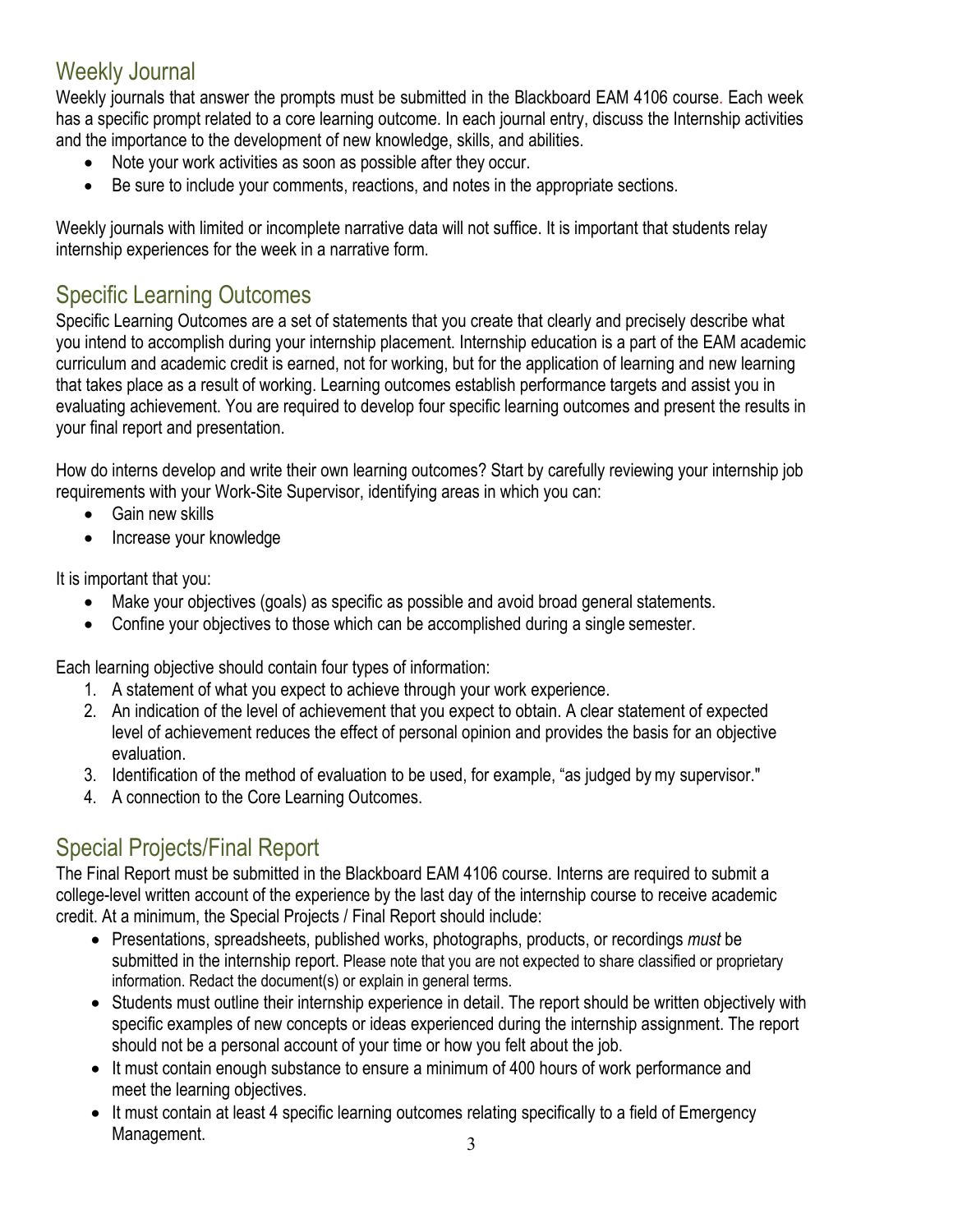#### Organization of final report:

#### Cover page

- Title ("Internship at Company XY")
- Student's first name and last name
- Name and title of Work-Site Supervisor at the company

### Introduction of the Internship

• A short explanation as to why this agency/institution has been chosen and a short account of the major activities carried out during the internship period.

#### Description of the Company/Institution

- Give a brief history of the agency, including the various departments.
- Please specify:
	- $\circ$  In which sector the agency/institution operates.
	- o The services offered to its customers.

• Provide an organization chart of the company, along with information on the number of employees. Internship Activities

This is the main part of the report. It should present the activities performed during the internship period.

- Describe work functions: Describe your typical working day (working hours), unusual working days (field trip, overtime), etc.
- Mention other team members or co-workers and their functions in relation to the internship project.
- Explain assigned internship tasks and what experiences were gained throughout the internship.
- Compare theory (things you have learned at the college) and practice (things you did or observed at the agency).
- Detail your 4 specific learning outcomes and measure the outcome of each.

• Include any pertinent work samples developed at the agency (i.e. - graphs, pictures, data, drawings, or design). Evaluation of the Internship

- What skills and qualifications do you think you have gained from the internship?
- Did the internship meet your expectations?
- How do you think the internship will influence your future career plans?
- How was the relationship with the Work-Site Supervisor and colleagues?

#### Conclusion of the Report

• Key conclusions derived from the internship experience.

### References

### Appendices and Supplementary Material (charts, graphs, pictures, etc.)

Writing must be clear, well organized, and original. Proofreading is expected – spelling and grammatical errors destroy credibility quickly. Be comprehensive – if you were explaining the concepts to unfamiliar audiences, think about what they would want to know and cover all of it. '**Note:** The length of the report should be a minimum of 7 pages (MS Word, doublespaced, referenced, APA 7<sup>th</sup> Edition Style). The report must be submitted in Blackboard before the last day of class.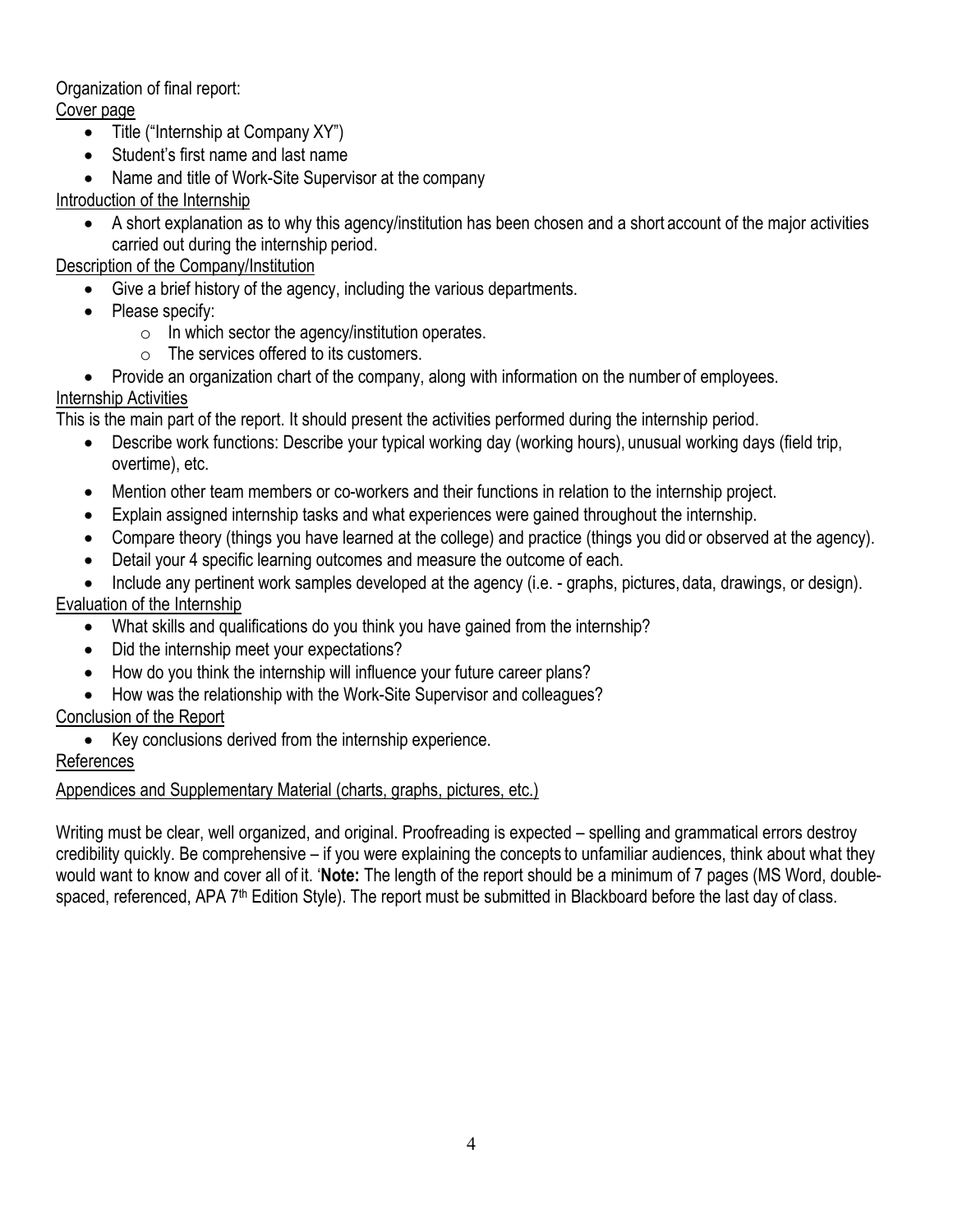## Appendix A – Securing an Internship

- <span id="page-4-0"></span>1. Begin with identifying your goals. What are your current career goals at this point? Can the internship help you achieve your goals? Can the internship provide expertise that will position you for career advancement? Ideally, an internship should give you the opportunity to "reality-test" a potential career direction you have identified. If you don't currently have a career focus, it may be worth your while to step back and do some general careers research at this point.
- 2. Research internship possibilities and speak with your EM Internship Faculty Coordinator. Explore LinkedIn and Handshake. Also, consult faculty in your area of interest, and talk with friends and family about your ideas.
- 3. Update your resume.
- 4. Contact organizations you are interested in. Depending on the organization, you may want to start with a phone call to a department supervisor, identifying yourself and asking about internship possibilities. Or, you may want to send a resume/cover letter and follow that up with a phone call. If the site supervisor is interested, set up an interview. Check with the EM Internship Faculty Coordinator if you are having difficulty.

**Maximizing the Value of LinkedIn and LinkedIn Groups:** Though many people use Facebook and/or Twitter for social media interactions, LinkedIn is perhaps the most successful and widely used business-oriented social media website. LinkedIn offers users the ability to display their experience and qualifications, build a virtual network of contacts and join groups related to various professions. There are literally thousands of groups that users can join on LinkedIn, and the group aspect of this social media website is perhaps one of the most frequently overlooked elements available to users.

Belonging to LinkedIn groups can add credibility to a user's account profile and increase the likelihood of the user's account being viewed by those interested in the same types of groups, potentially leading to network or career opportunities. In addition, valuable professional discussion on current or emerging issues occurs on the group discussion boards that will help users stay abreast of industry specific issues. The downside is that the sheer number of groups on LinkedIn can make it difficult to identify those which offer the greatest potential benefit for users; however, group membership numbers and member activity offer some insight into the best groups to request admission to participate.

**Interviews:** Arrive for the interview about ten minutes early, dressed professionally. Your attire should be consistent with the organization's culture. Be prepared to discuss your skills, interests, experience, and future career plans. Do research on the agency and if possible, the person who will be conducting the interview. Ask about specifics regarding the internship being offered to determine whether you will enjoy the experience. If you are offered the internship and are still considering other sites, it's not necessary to decide immediately. However, you should be aware of the employer's deadlines in filling the position.

**Thank You Note:** You are strongly encouraged to send Thank You notes (or e-mails) to all the people with whom you interviewed. Once you have decided, you should notify any other sites still under consideration.